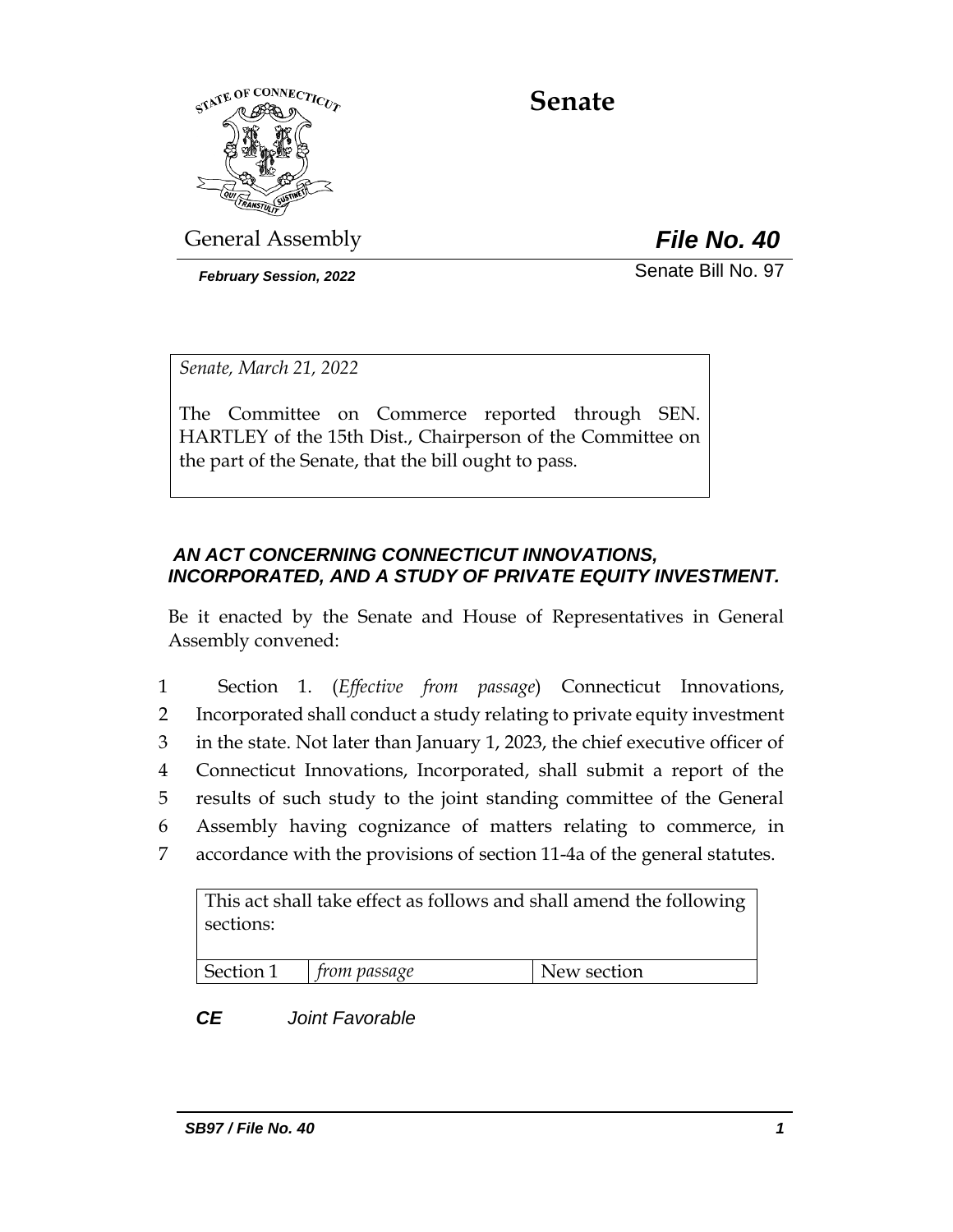*The following Fiscal Impact Statement and Bill Analysis are prepared for the benefit of the members of the General Assembly, solely for purposes of information, summarization and explanation and do not represent the intent of the General Assembly or either chamber thereof for any purpose. In general, fiscal impacts are based upon a variety of informational sources, including the analyst's professional knowledge. Whenever applicable, agency data is consulted as part of the analysis, however final products do not necessarily reflect an assessment from any specific department.*

# *OFA Fiscal Note*

*State Impact:* None

*Municipal Impact:* None

## *Explanation*

The bill has no fiscal impact by requiring Connecticut Innovations, Incorporated (CI) to conduct a study related to private equity investment in the state. The bill does not outline any specific requirements for the study to include. It is therefore anticipated that CI can produce the study within existing resources.

*The Out Years*

*State Impact:* None *Municipal Impact:* None